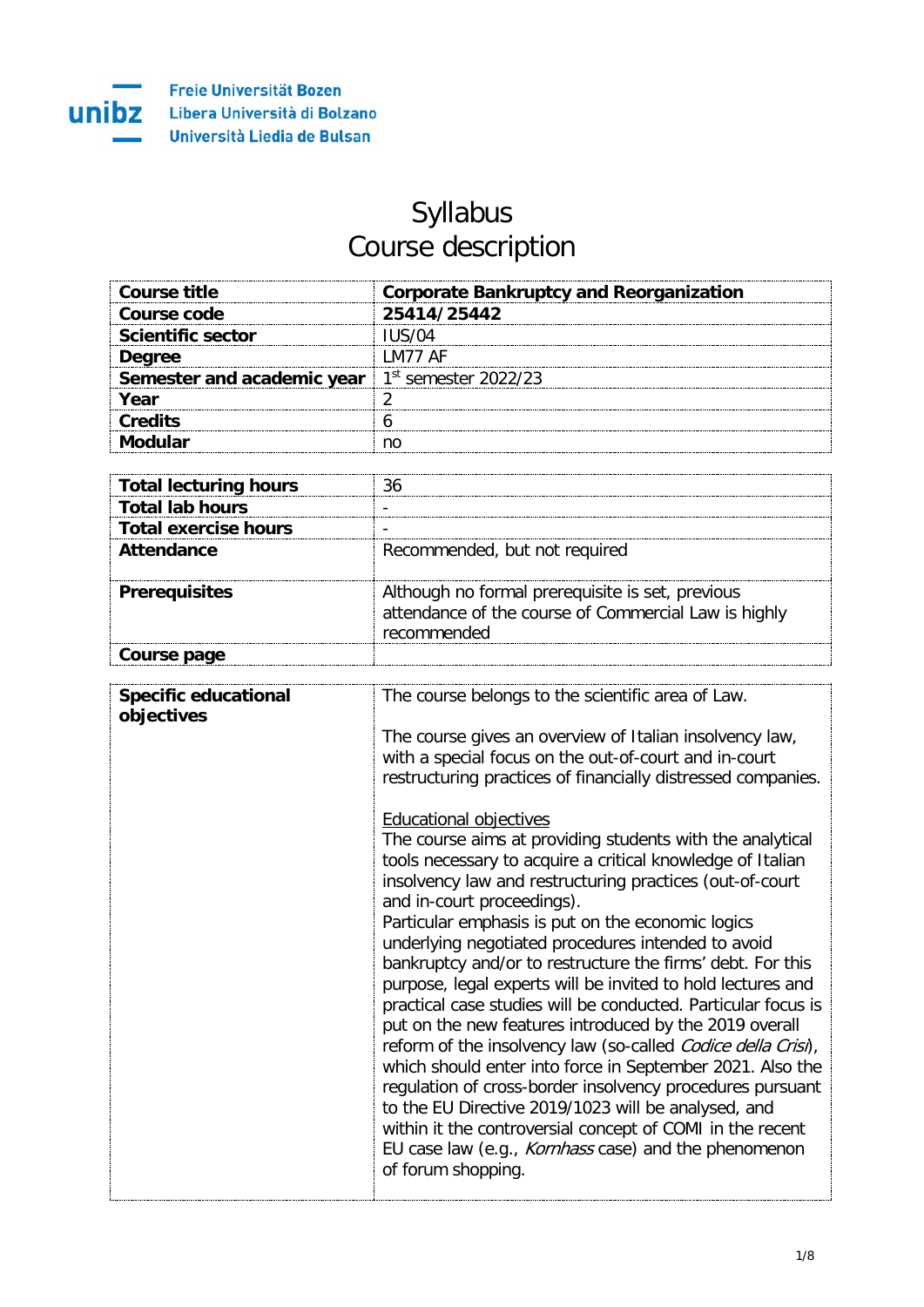

| At the end of this course, students will be able to          |
|--------------------------------------------------------------|
| understand and analyse the main topics of bankruptcy law     |
| and to discuss controversial cases raised in the application |
| of the relevant rules. They will also be able to apply their |
| knowledge with an interdisciplinary approach.                |
|                                                              |

| <b>Lecturers</b><br>Scientific sector of the | <b>Peter Agstner</b><br>office SER E523<br>peter.agstner@unibz.it<br>Tel 0471/013288<br>https://www.unibz.it/it/faculties/economics-<br>management/academic-staff/                                                                                                                                                                                                                                                                                                                                                                                                                                                                                                                                                                                                                                                                                                      |
|----------------------------------------------|-------------------------------------------------------------------------------------------------------------------------------------------------------------------------------------------------------------------------------------------------------------------------------------------------------------------------------------------------------------------------------------------------------------------------------------------------------------------------------------------------------------------------------------------------------------------------------------------------------------------------------------------------------------------------------------------------------------------------------------------------------------------------------------------------------------------------------------------------------------------------|
| lecturer                                     | <b>IUS/04</b>                                                                                                                                                                                                                                                                                                                                                                                                                                                                                                                                                                                                                                                                                                                                                                                                                                                           |
| <b>Teaching language</b>                     | <b>ITALIAN</b>                                                                                                                                                                                                                                                                                                                                                                                                                                                                                                                                                                                                                                                                                                                                                                                                                                                          |
| <b>Office hours</b>                          | please refer to the lecturer's web page                                                                                                                                                                                                                                                                                                                                                                                                                                                                                                                                                                                                                                                                                                                                                                                                                                 |
| <b>Lecturing assistant</b>                   | Not foreseen                                                                                                                                                                                                                                                                                                                                                                                                                                                                                                                                                                                                                                                                                                                                                                                                                                                            |
| <b>Teaching assistant</b>                    | Not foreseen                                                                                                                                                                                                                                                                                                                                                                                                                                                                                                                                                                                                                                                                                                                                                                                                                                                            |
| <b>Office hours</b>                          |                                                                                                                                                                                                                                                                                                                                                                                                                                                                                                                                                                                                                                                                                                                                                                                                                                                                         |
| List of topics covered                       | 1. Bankruptcy (overview)<br>a. conditions for the declaration of bankruptcy<br>b. effects on entrepreneur and creditors<br>c. actors/bodies of the bankruptcy procedure<br>d. effects on pending contracts<br>e. the main stages of the bankruptcy procedure<br>the bankruptcy of corporations<br>f.<br>Negotiated procedures intended to avoid<br>2.<br>bankruptcy (especially different forms of schemes<br>of arrangement), including the new alert<br>mechanism<br>3. Debt restructuring agreements<br>European cross-border insolvency procedures and<br>4.<br>recent EU case law on the interpretation of the<br>COMI-concept<br>5. The bankruptcy procedure applicable to largest-<br>sized insolvent companies<br>6. Private or consumer insolvency<br>7. Insolvency of group of companies<br>The list of topics covered in each lesson is available in<br>OLE. |
| <b>Teaching format</b>                       | Frontal lectures with intense interaction. Students are<br>expected to read in advance cases and materials in order<br>to participate to the class discussion. Practical case-<br>studies will be conducted. Possible invitation of external<br>experts (lawyers, accountants).                                                                                                                                                                                                                                                                                                                                                                                                                                                                                                                                                                                         |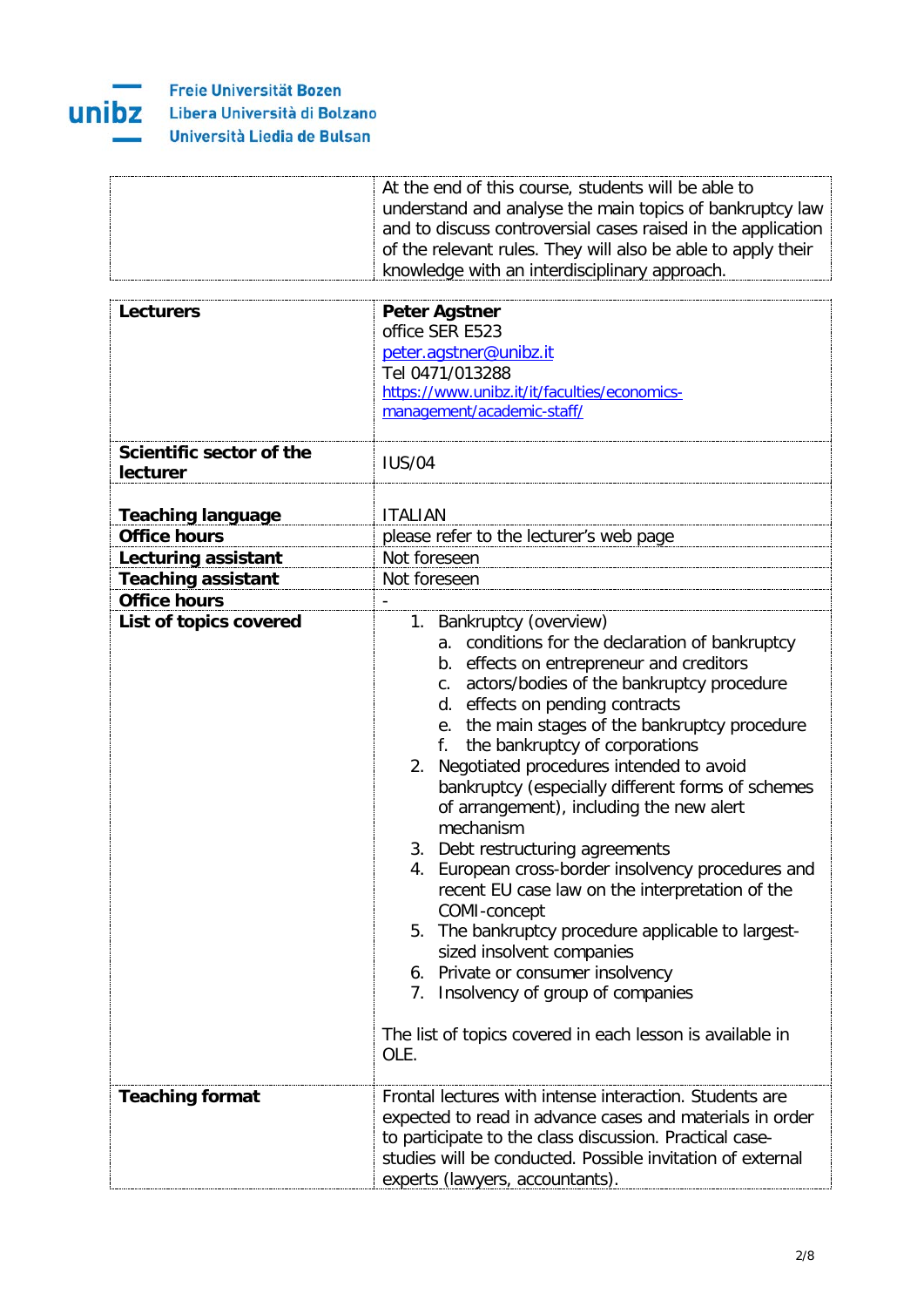

| Learning outcomes | <b>Overall learning outcomes:</b>                                                                                                             |
|-------------------|-----------------------------------------------------------------------------------------------------------------------------------------------|
|                   | To give to students the instruments of knowledge of                                                                                           |
|                   | insolvency law and, especially, of the techniques of                                                                                          |
|                   | restructuring of financially distressed companies, with an                                                                                    |
|                   | insight in the relevant literature and the legal documents                                                                                    |
|                   | commonly used for this purposes.                                                                                                              |
|                   |                                                                                                                                               |
|                   | <b>Specific learning outcomes</b>                                                                                                             |
|                   | Knowledge and understanding:                                                                                                                  |
|                   | Knowledge and understanding of the sources of insolvency<br>law.                                                                              |
|                   | understanding of<br>Knowledge<br>and<br>judicial<br>and<br>administrative procedures regulating insolvency of firms<br>under the Italian law. |
|                   | Knowledge and understanding of the various negotiated<br>procedures available in case of insolvency.                                          |
|                   | Applying knowledge and understanding:                                                                                                         |
|                   | Applying knowledge and understanding of the legal<br>institutions of Insolvency law.                                                          |
|                   | Applying theoretical notions to real cases, by the analysis<br>of judgments and decisions of Italian courts.                                  |
|                   | Communication skills:<br>Ability to describe and discuss in a consistent and                                                                  |
|                   | convincing way the main topics of insolvency law.                                                                                             |
|                   | Learnings skills:                                                                                                                             |
|                   | Ability to find the information needed for the                                                                                                |
|                   | understanding of specific cases and for continuous                                                                                            |
|                   | learning during the professional life.                                                                                                        |

| Assessment                                                    | Written exam consisting of 2 parts:<br>3 open questions to be chosen among 5 questions<br>available, to assess knowledge and understanding<br>of the main issues of bankruptcy law and to<br>evaluate the ability to describe them<br>1 open question dealing with a case study, to<br>$\bullet$<br>assess the ability of applying knowledge and<br>understanding to real cases raised in the<br>application of bankruptcy law, as well as to assess<br>communication skills.<br>Eventual mid-term assessment, to be agreed with<br>students. |
|---------------------------------------------------------------|-----------------------------------------------------------------------------------------------------------------------------------------------------------------------------------------------------------------------------------------------------------------------------------------------------------------------------------------------------------------------------------------------------------------------------------------------------------------------------------------------------------------------------------------------|
| <b>Assessment language</b>                                    | Italian                                                                                                                                                                                                                                                                                                                                                                                                                                                                                                                                       |
| <b>Evaluation criteria and</b><br>criteria for awarding marks | Final exam: 30/30. The assessment mode is the same for<br>both attending and non-attending students.<br>The exam is evaluated as follows:                                                                                                                                                                                                                                                                                                                                                                                                     |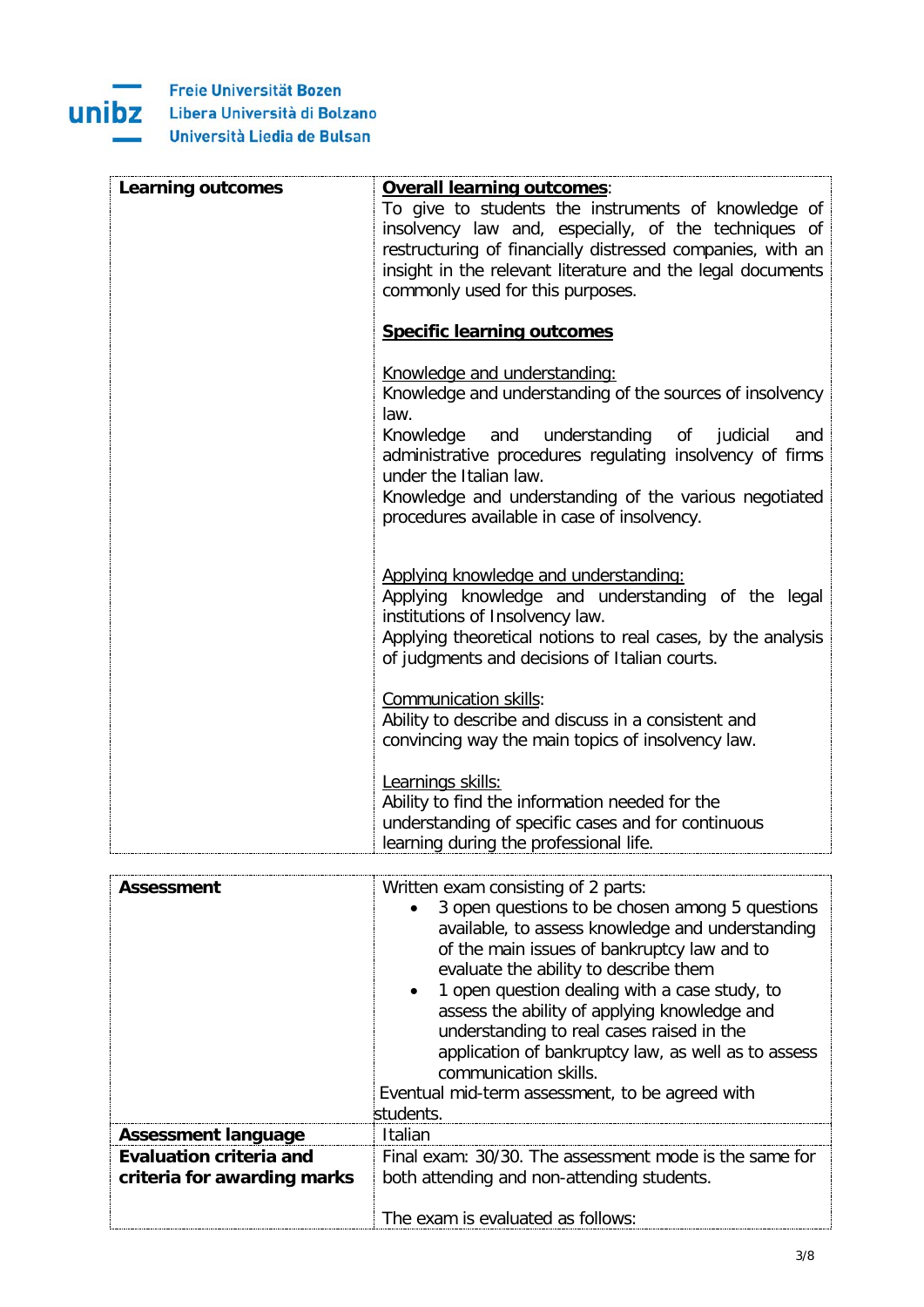

|                          | open questions (max 24/30): each answer gets 0<br>$\bullet$<br>to 8 points<br>• case (max 6/30): the solution gets 0 to 6 points                                                                                                                         |
|--------------------------|----------------------------------------------------------------------------------------------------------------------------------------------------------------------------------------------------------------------------------------------------------|
|                          | Pertinence, completeness and clarity of answers and<br>solutions, as well as ability to summarize, evaluate, and<br>establish relationships between topics will be considered<br>in the assessment of open questions and the case study.                 |
|                          |                                                                                                                                                                                                                                                          |
| <b>Required readings</b> | All students can prepare the exam in first instance on the<br>materials provided on OLE and during class (e.g. slides,<br>various readings, notes).<br>In addition the following textbook is used:<br>D'Attore Giacomo, Manuale di diritto della crisi e |
|                          | dell'insolvenza, Torino, Giappichelli, 2021.                                                                                                                                                                                                             |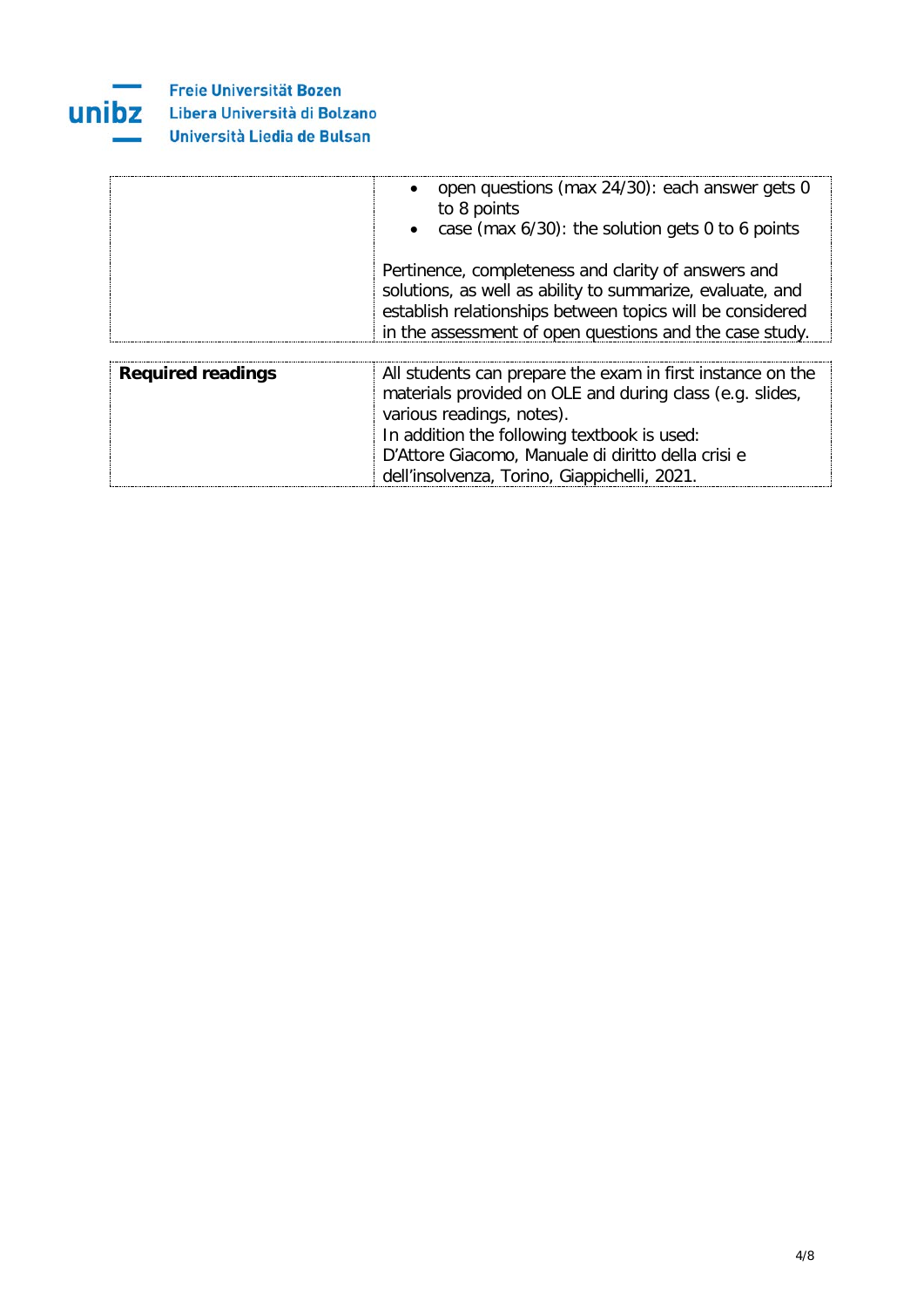

## Syllabus Descrizione dell'insegnamento

| Titolo dell'insegnamento      | Crisi e ristrutturazione d'impresa |
|-------------------------------|------------------------------------|
| Codice dell'insegnamento      | 25414/25442                        |
| Settore scientifico           |                                    |
| disciplinare                  | IUS/04                             |
| dell'insegnamento             |                                    |
| Corso di studio               | M77AF                              |
| Semestre e anno<br>accademico | 1 semestre 2022/23                 |
| Anno dell'insegnamento        |                                    |
| <b>Crediti formativi</b>      |                                    |
| Modulare                      |                                    |

| Numero totale di ore di<br>lezione            | 36                                                                                                                                                                 |
|-----------------------------------------------|--------------------------------------------------------------------------------------------------------------------------------------------------------------------|
| Numero totale di ore di<br><b>laboratorio</b> |                                                                                                                                                                    |
| Numero totale di ore di<br>esercitazioni      |                                                                                                                                                                    |
| Frequenza                                     | Consigliata, ma non obbligatoria                                                                                                                                   |
| Insegnamenti propedeutici                     | Non sono previste propedeuticità, ma è comunque<br>altamente suggerita la frequenza del corso di Diritto<br>Commerciale per poter seguire adequatamente le lezioni |
| Sito web dell'insegnamento                    | https://www.unibz.it/it/faculties/economics-<br>management/bachelor-economics-management/                                                                          |

| Obiettivi formativi specifici<br>dell'insegnamento | Questo insegnamento appartiene all'ambito giuridico.                                                                                                                                                                                                                                   |
|----------------------------------------------------|----------------------------------------------------------------------------------------------------------------------------------------------------------------------------------------------------------------------------------------------------------------------------------------|
|                                                    | Il corso mira ad offrire agli studenti un inquadramento<br>generale della disciplina del fallimento e della crisi<br>d'impresa, con un'attenzione particolare alle pratiche<br>stragiudiziali e giudiziali di ristrutturazione delle imprese in<br>stato di crisi.                     |
|                                                    | Obiettivi educativi<br>Obiettivo del corso è fornire agli studenti gli strumenti<br>teorico-analitici necessari ad acquisire una conoscenza<br>critica del diritto fallimentare italiano e delle diverse<br>pratiche di ristrutturazione della crisi (stragiudiziali e<br>giudiziali). |
|                                                    | Particolare attenzione è rivolta alla disciplina delle<br>procedure negoziate funzionali ad evitare la dichiarazione                                                                                                                                                                   |
|                                                    | di fallimento o a ristrutturare i debiti dell'imprenditore in<br>stato di crisi. Verranno invitati professionisti esterni<br>esperti nel campo del restructuring e case-studies pratici                                                                                                |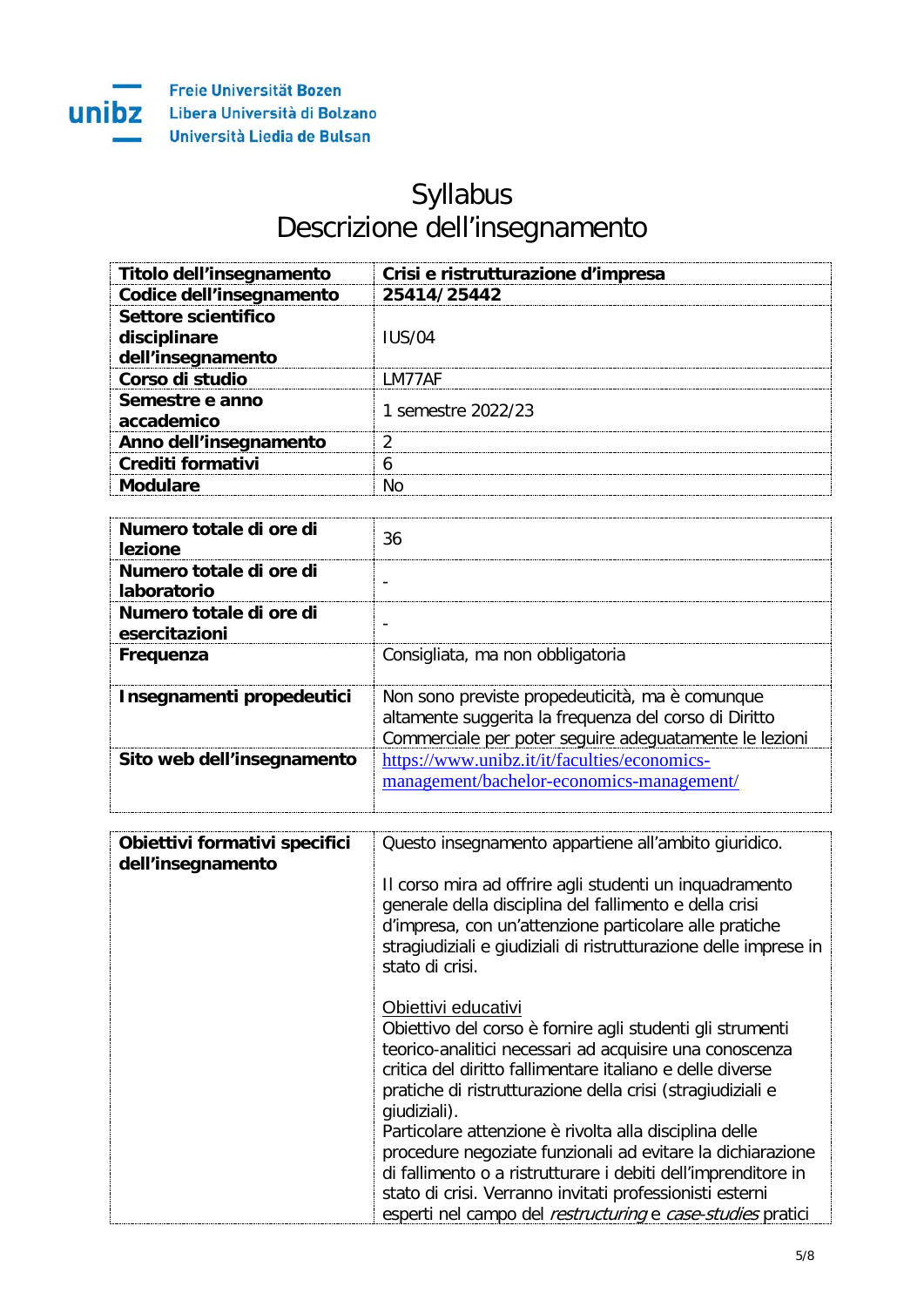

| verranno condotti. Attenzione peculiare è rivolta alle<br>novità introdotte dalla recente riforma del 2019 del diritto<br>fallimentare (cd. Codice della crisi) in materia di<br>concordato preventivo (liquidatorio e/o con continuità<br>aziendale) e di accordi di ristrutturazione dei debiti.<br>Inoltre, si analizzerà la disciplina delle procedure<br>d'insolvenza transnazionale ai sensi del Regolamento CE<br>2015/848, in particolare con riferimento al concetto<br>controverso del COMI nella recente giurisprudenza<br>comunitaria (ad es., caso Kornhaas) |
|---------------------------------------------------------------------------------------------------------------------------------------------------------------------------------------------------------------------------------------------------------------------------------------------------------------------------------------------------------------------------------------------------------------------------------------------------------------------------------------------------------------------------------------------------------------------------|
| Alla fine del corso, gli studenti saranno in grado di<br>comprendere gli aspetti fondamentali del diritto<br>fallimentare e discutere casi controversi che sorgono<br>nell'applicazione giudiziale di tali regole. Saranno, inoltre,<br>in grado di applicare le conoscenze acquisite in modo<br>interdisciplinare. Particolare attenzione è rivolta ad<br>un'analisi economica delle fondamenta del diritto<br>fallimentare.                                                                                                                                             |

| <b>Docenti</b>                                     | <b>Peter Agstner</b><br>office SER E523<br>peter.agstner@unibz.it<br>Tel 0471/013288<br>https://www.unibz.it/it/faculties/economics-management/academic-staff/                                                                                                                                                                                                                                                             |
|----------------------------------------------------|----------------------------------------------------------------------------------------------------------------------------------------------------------------------------------------------------------------------------------------------------------------------------------------------------------------------------------------------------------------------------------------------------------------------------|
| Settore scientifico<br>disciplinare del<br>docente | <b>IUS/04</b>                                                                                                                                                                                                                                                                                                                                                                                                              |
| Lingua ufficiale<br>dell'insegnamento              | Italiano                                                                                                                                                                                                                                                                                                                                                                                                                   |
| Orario di<br>ricevimento                           |                                                                                                                                                                                                                                                                                                                                                                                                                            |
| <b>Esercitatore</b>                                | Non previsto                                                                                                                                                                                                                                                                                                                                                                                                               |
| Collaboratore<br>didattico                         | Non previsto                                                                                                                                                                                                                                                                                                                                                                                                               |
| Orario di<br>ricevimento                           |                                                                                                                                                                                                                                                                                                                                                                                                                            |
| Lista degli<br>argomenti trattati                  | La disciplina del fallimento (inquadramento generale)<br>1.<br>le condizioni per la dichiarazione di fallimento<br>а.<br>gli effetti della dichiarazione di fallimento sull'imprenditore<br>b.<br>fallito e sui creditori<br>gli organi della procedura: ruolo e funzioni<br>C.<br>gli effetti del fallimento sui contratti in corso di esecuzione<br>d.<br>le azioni revocatorie<br>f.<br>le diverse fasi della procedura |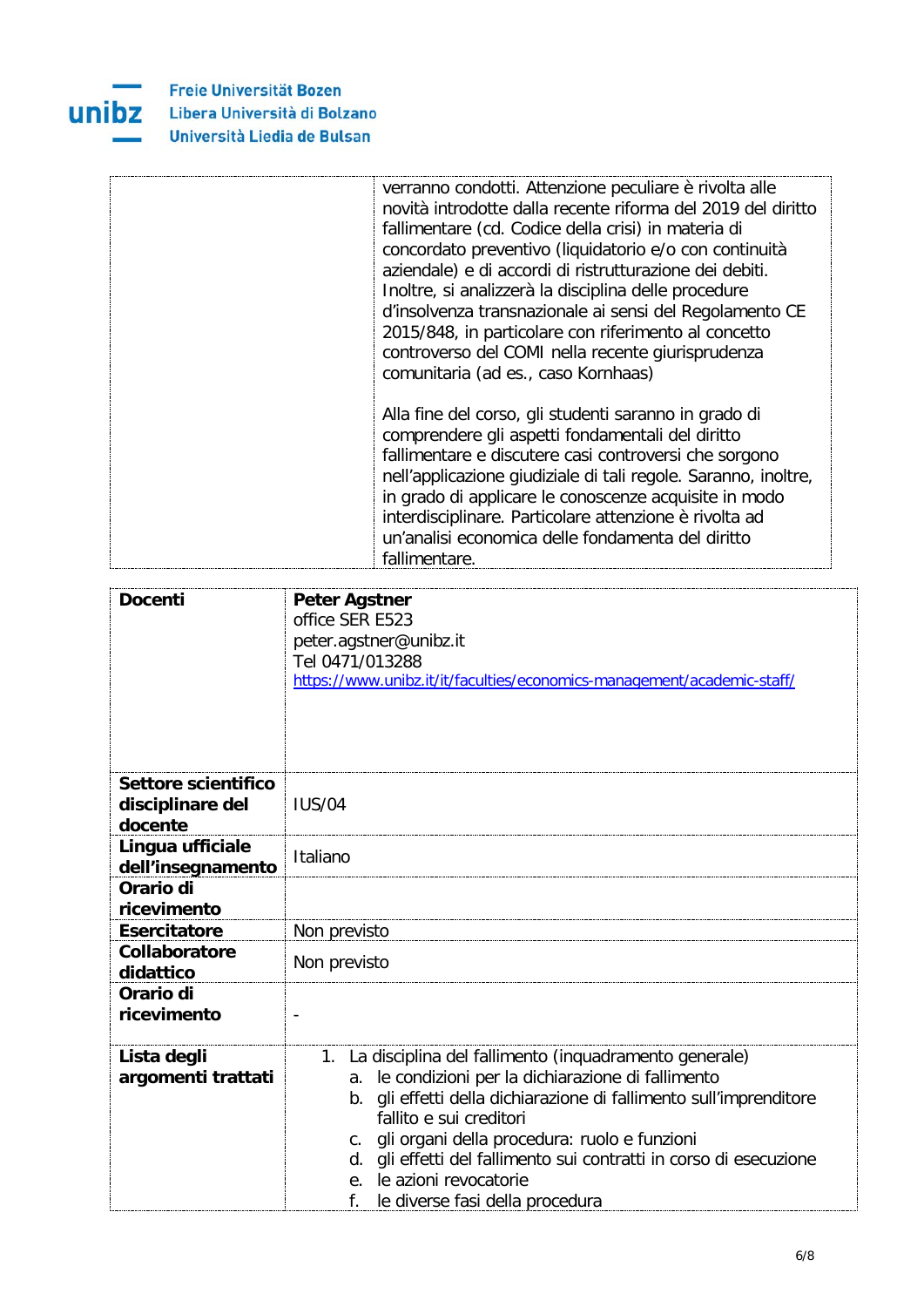

|                     | 2. Procedure negoziate di soluzione della crisi (in particolare, il                                                                |  |  |
|---------------------|------------------------------------------------------------------------------------------------------------------------------------|--|--|
|                     | concordato preventivo ed il concordato fallimentare)                                                                               |  |  |
|                     | 3. Gli accordi di ristrutturazione del debito ed i piani attestati                                                                 |  |  |
|                     | 4. Procedura d'insolvenza transfrontaliera e recente giurisprudenza<br>comunitaria in tema di interpretazione del concetto di COMI |  |  |
|                     | 5. Amministrazione straordinaria delle grandi imprese in crisi                                                                     |  |  |
|                     | 6. Insolvenza civile e disciplina del sovraindebitamento                                                                           |  |  |
|                     |                                                                                                                                    |  |  |
|                     | L'elenco dettagliato degli argomenti trattati in ogni lezione è disponibile                                                        |  |  |
|                     | in OLE.                                                                                                                            |  |  |
| Attività didattiche | Lezioni frontali con intensa interazione. Agli studenti vengono indicati casi                                                      |  |  |
| previste            | e materiali da studiare in anticipo, per consentire e incoraggiare una                                                             |  |  |
|                     | partecipazione attiva alle discussioni svolte durante le lezioni. Verranno                                                         |  |  |
|                     | invitati esperti esterni (avvocati, commercialisti).                                                                               |  |  |

| Risultati di apprendimento<br>attesi | Obiettivo generale di apprendimento:<br>Fornire agli studenti gli strumenti di conoscenza del diritto<br>fallimentare e, specialmente, delle tecniche di<br>ristrutturazione delle imprese in stato di crisi, con<br>particolare attenzione rivolta all'esame della<br>giurisprudenza, della dottrina e della prassi rilevante.                                |
|--------------------------------------|----------------------------------------------------------------------------------------------------------------------------------------------------------------------------------------------------------------------------------------------------------------------------------------------------------------------------------------------------------------|
|                                      | Obiettivi specifici di apprendimento                                                                                                                                                                                                                                                                                                                           |
|                                      | Conoscenza e comprensione:<br>Conoscenza e comprensione delle fonti del diritto<br>fallimentare.<br>comprensione<br>delle<br>Conoscenza<br>procedure<br>e<br>amministrative e giudiziali che disciplinano<br>la crisi<br>dell'impresa nel diritto italiano.<br>Conoscenza e comprensione delle procedure negoziate<br>previste nel caso di crisi dell'impresa. |
|                                      | Capacità di applicare conoscenza e comprensione:<br>Capacità di applicare conoscenza e comprensione degli<br>istituti giuridici propri del diritto fallimentare.<br>Capacità di applicare le conoscenze acquisite alla soluzione<br>di casi concreti, attraverso l'analisi delle decisioni dei giudici<br>italiani.                                            |
|                                      | Abilità comunicative:<br>Affinare e sviluppare la capacità di descrivere e discutere,<br>in modo coerente e convincente, gli argomenti centrali del<br>diritto fallimentare.                                                                                                                                                                                   |
|                                      | Capacità di apprendimento:<br>Capacità di reperire e selezionare le informazioni occorrenti<br>per comprendere e risolvere casi concreti e necessari per<br>la formazione continua durante la vita professionale.                                                                                                                                              |